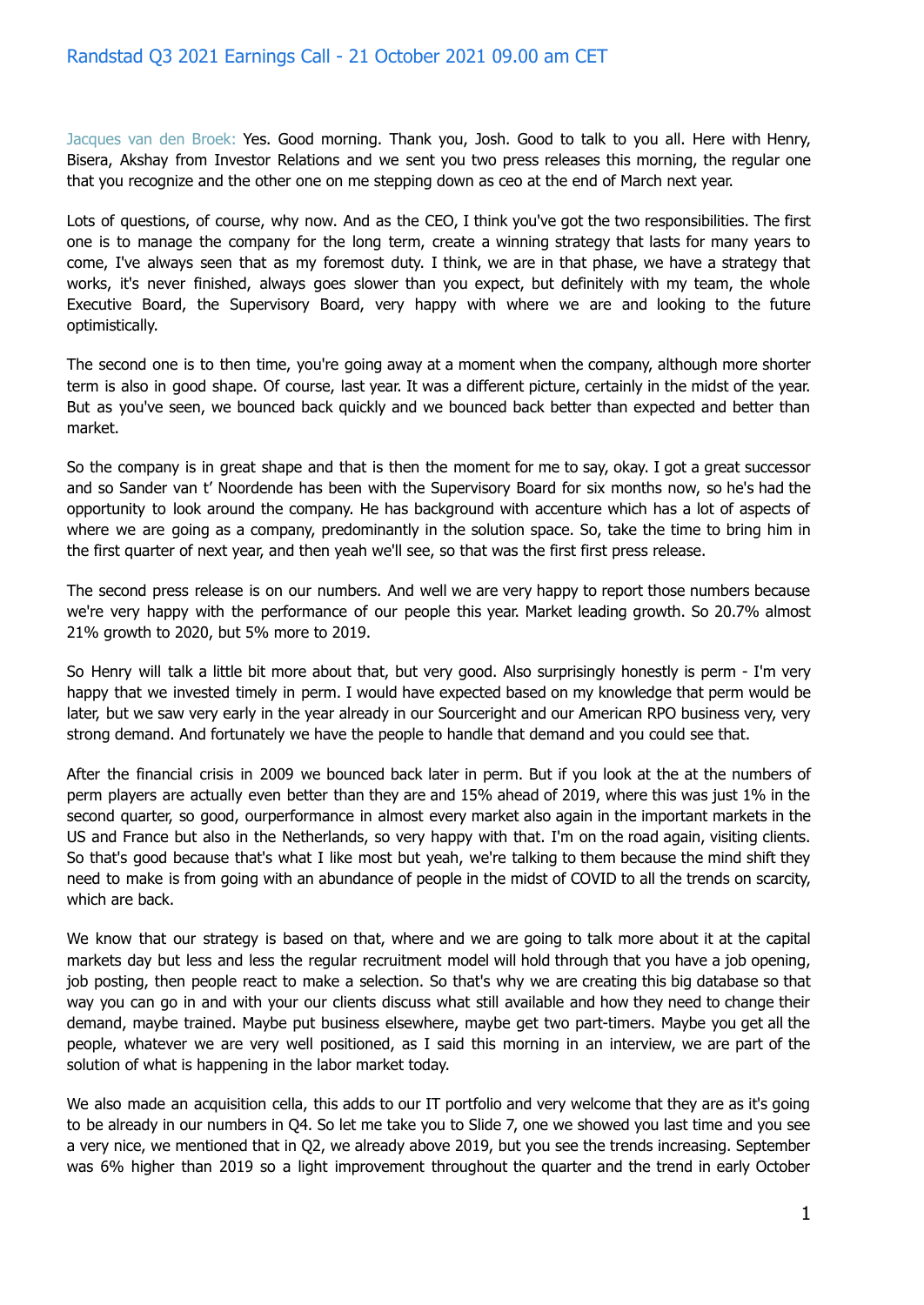mind you these are two weeks, of course, but still we see a good trend. Yeah. Hopefully, for the rest of the year.

Although, of course, you do see COVID flaring up now. And again, so it's still a volatile market as always, but yeah, we're optimistic for the remainder of the year. So let's go to the countries. North America very strong outperformance again 17% growth up 5% first to 2019, actually all our markets are above 2019 exception is France, but also improving towards 2019.

Perm a record with 30% versus 2019. So again, you see in this American market that there's a lot of the month. US Profs grew 11%, but they have much tougher comparison because of course that business dropped way less than our staffing business did. So a great performance there.

Our Canadian business 28%, 12% over 2019. So again, our Canadian business very strong run business with an experienced team. EBITA margin up 40 basis points. So good stuff there, you're going to be asking about wage inflation.

We do see wage inflation in the US overall, that's good for us and we can pass on higher bill rates well in that market. Our French business 12% year-on-year, growth 3% still below 2019, was 6% in the second quarter, but very positive momentum of 5% sorry, positive momentum looking at employees working in France. We do see a steady improvement also in this quarter. Yes, supply chain issues, but that is in and I mention that also in the second quarter, automotive related, chip related we do see that.

But yeah, then we move to other sectors effectively this might be again hopefully short lived and maybe a promise for 2022. But in markets like Spain, Belgium, France, Germany we do see that. But as we've shown also last year, we then pivot towards other sectors where there is demand. Again on our French business profs very strong 13% growth.

And also Ausy business tough time last year of course many sectors down but they're doing a great job. As you know we put in a new global management team, very happy with their performance and their profitability is also strong this quarter and improving every quarter as we speak. Our Dutch business, again there two years ago a little over two years ago, we changed management team, very happy with also this team, very market driven, very much into the basics of our business and that pans out. So a good market our performance in the Netherlands also very happy that we were able to help the Netherlands as a country with supplying many people for testing for call centers, many people that didn't have a qualification to do this but that is where our sector is good to get a 1,000 2,000 people on a short notice to tests from all sorts of sectors.

So well done here, profs yacht our business -- your business 20% up and then an exceptionally high EBITA not so much run-off a very good quarter, but this is not the run rate that you should pencil in for the Dutch business in your excel. But still, very happy with what we delivered this quarter. Our German business also up to towards 2019, so good 27% growth. You see that across the board, but also in Germany e-commerce, logistics, a lot of demand to well-placed predominantly through our in-house, but also our staffing, so we do that well and also perm here doing well.

Automotive it's a bit up and down. So we are really about this -- I'm just talking about Germany, Belgium client where a few weeks we have 500 people out at one location and then four weeks later we got 500 people in. So that's what we're seeing right now. Which again, is a relevant service for our clients and we can manage.

So so, automotive in Germany still spotty but still improving and a good better ebita as I mentioned earlier Germany is still in terms of EBITA below group average. Germany already started going down in 2018 as a market through logistic legal changes and the automotive sector, but we kept our infrastructure in place in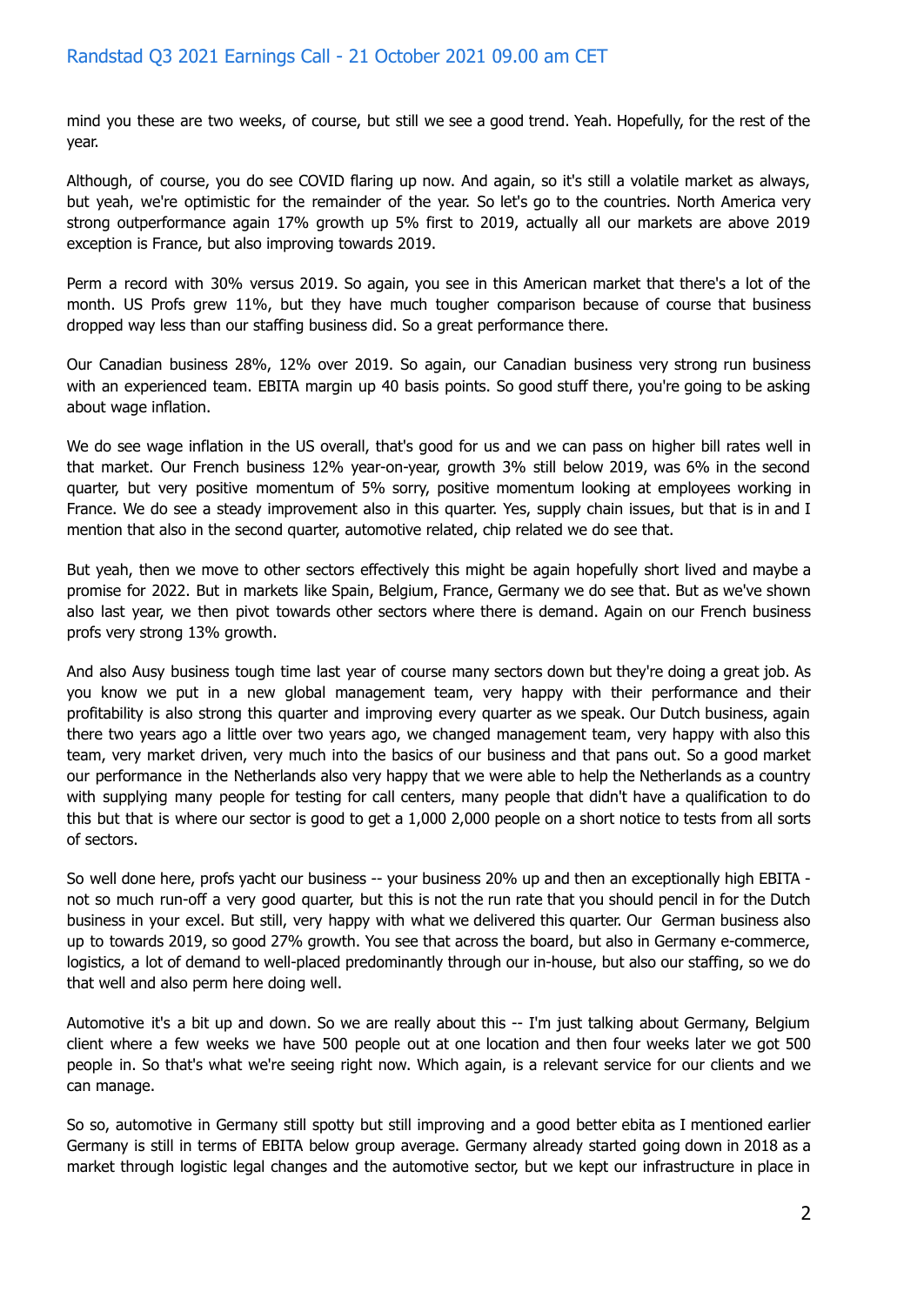Germany because we believe in this market in the years to come. Belgium solid performer, as always also 1% up, but still challenges here also, 14% market outperformance still, which given their market share is an impressive performance, very broad base that, we have a very broad base portfolio health care, for example so important in this business. Belgian professionals, which is Ausy predominantly but now with randstad staff, well ahead of 2019.

Italy, yeah, this never tired of saying that a star performer. Italy, Spain, these are markets, where we have a great position with relatively low penetration rate in the labor market. Italy is modernizing its labor market at a quick pace. It also very much by the way as a side note like the plan that the Draggi administration has for Italy on modernizing and also the labor market.

So this will help but again 34% growth 21% above 2019, what can I say, perm up 86% and 42% against 2019. So yeah, they invested well and ahead of the cycle. So we did that in general but they really picked it up and we see very quick returns. So well so well done Italy. Forza Italia.

Iberia, very happy to say that our Spanish business was above 20% market share first time in history. So compliments to the Spanish management team. Our Spanish businesses from a call it tech and touch field steering, one of the best businesses we have. We are constantly also experimenting with new stuff that we learned from as a group.

So well done. Also we have supply chain issues still, but they perform very well. I mentioned last quarter that they had a strong pipeline of new clients, which is coming through, perm up. They also have RPO which is working well, so and a great profitability development.

Rest of Europe by and large, similar trends to what we see in the other countries. Poland still up. Poland was one of the first movers so to say in terms of growth on the on the back COVID, it and they keep that up UK very strong 57% growth, year-on-year predominantly again in health care. Sorry in logistics e-commerce but also very much in what you might call the gig economy, and we're going to talk a bit more about that at our Capital Markets Day again.

The rest of the world. Yeah, the rest of the world is like Italy always performing well, so firing from all cylinders, great to mention that our Argentinian business again, like Spain, by the way ccross the 20% market share. So they became market leader last year, and they now cross 20%. So, the really, really gunning for it. Brazil, great performance predominantly in RPO we almost doubled our head count in Brazil this year, very much invested in for growth and it's working. India of course, country very much touched by COVID late in COVID, so unexpectedly, but huge, you might remember we created this fund to help our own people and our temps who were touched by it. But 13% year-on-year, 18% above 2019 and profitable biggest challenge in India is to get part of the market, which is profitable very well done. And Vishi who moved from CFO to CEO is doing very well with his team. So, well done. And overall a great EBITA performance. Our global business, I mentioned it already, our sourceright business 48% up year-on-year, predominantly in the US, so this is really for us to challenge how many people we can throw at it is actually to service and help our clients. Monster turned the corner, 1% year-on-year, we do expect a growth for Q4 to be stronger and on monster we are going to talk to you again at the Capital Markets Day because the more our technology becomes solid. The more we can invest in marketing. So we already invested in marketing in monster in this quarter because we do believe that will yield fruit. And so more to come on that one at the Capital Markets Day. So and the numbers in detail, Henry

Henry Schirmer: Yeah, thanks so much. Good morning, everybody. So let me start by expressing my appreciation for your outstanding leadership, Jac.

We have a few more quarters to go together and we will definitely make them count. So with that in mind, I'm excited to also report back on yet another strong set of results. Yeah, it's Jac mentioned despite some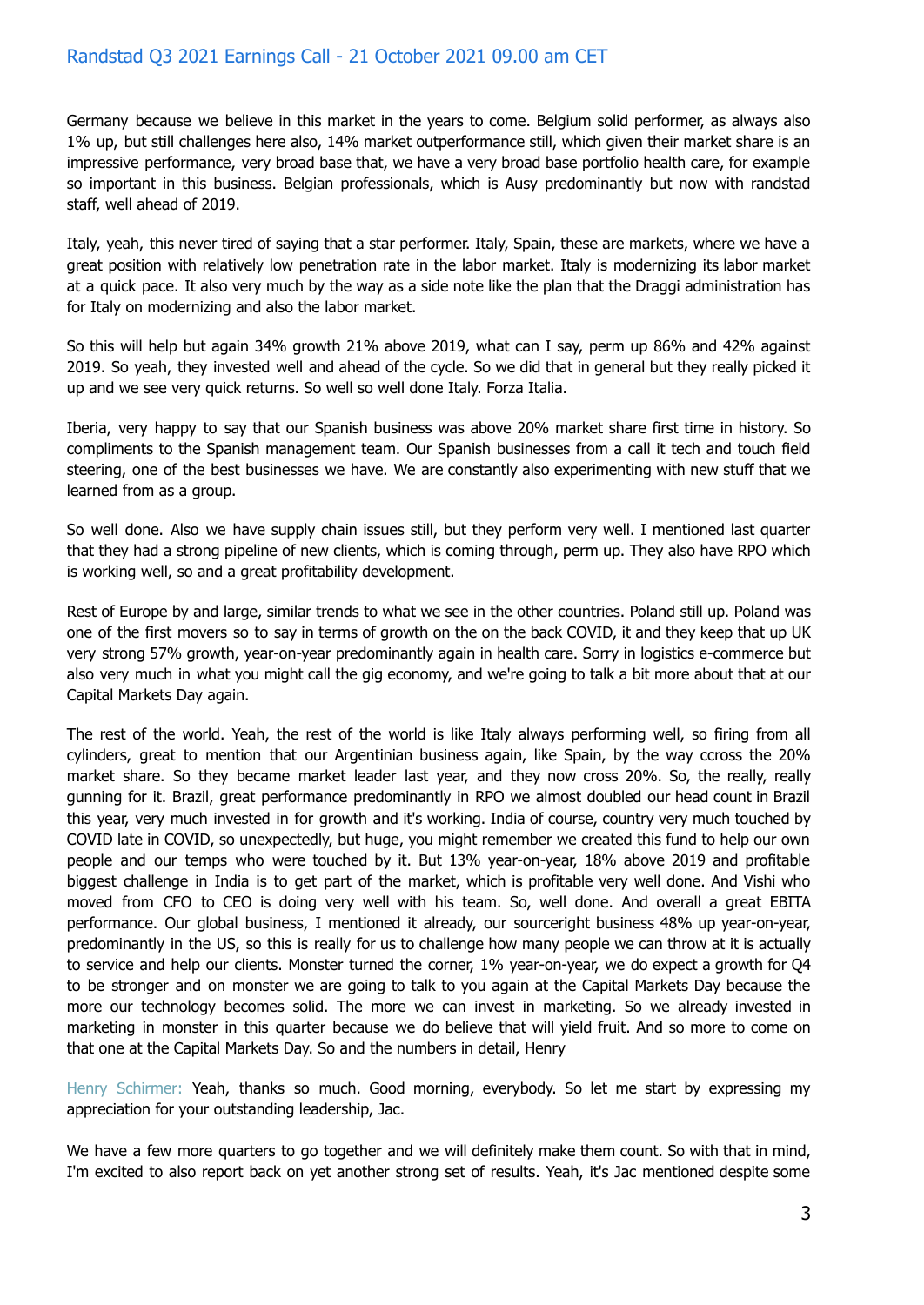significant macro economic challenges revenue growth in quarter three came in at 21% year-over-year and 5% above quarter three 2019 levels. And the recovery of volume and revenue is broad-based in all countries across the old concept.

So we continue to see some regional differences still due to ongoing COVID related to restrictions. We continue to gain market share in significant part of our portfolio without compromising our overall pricing discipline. And whilst we would never take market leading growth for granted delivering it with further significantly improved profitability is setting help up well for an overall strong year. Before the gross margin came in at 19.9%, 100 basis points improvement year-over-year and 40 basis points up sequentially, and we will go more into detail on the next page.

The strong gross margin gave us some extra room to accelerate our investments into growth capacity, marketing and digital transformation. However, let me also reiterate how important it is for us to safeguard attractive returns. We keep a close eye to orchestrate the right balance of growth and its conversion into EBITA and cash and talking about EBITA EUR 298 million 4.7% EBITA margin up, 40 basis points sequentially with an incremental conversion rate of 37% in line with guidance . Integration and oneoffs came in at 15 million cost this quarter, reflecting some minor fine-tuning of operational structures across some geographies. The reported effective tax rate sits at 26% for the first nine months of the year.

And for the full year, we expect it to be 25% between 25% 27% as guided before . With that, let's look into the gross margin on Page 15. But here you see it year-over-year the gross margin improved 100 basis points from 18.9% to 19.9%. As you can see in the graph, 20 basis points of improvement can be attributed to the temp margin, which suffered quite severely from COVID related inefficiencies, like idle time and sickness a year ago. And the middle blue bar reflects the margin effect of the strongly growing perrm business.

60 base points improvement year-over-year, our perm business continued to do very well and increased by 74% year-over-year this up 15% over 2019. And lastly, our business reported on the HR solutions improved our overall growth module 20 basis points year-over-year. Here our excellent growth momentum RPOs plays a key role. What's our gross margin parts remains difficult to predict. We reiterate the importance of safeguarding and attractive gross margins and all our business activity.

Smart value-based pricing is fully back on the agenda and is strategic mix management and winning, mass customized digital support . With that, let me turn the page to the OpEx bridge on Page 16. So reported OpEx came in at 953 million, 25 million higher sequentially mainly to support significantly accelerated RPO growth, at attractive EBITA margins and increased marketing support for our talent acquisition engine monster. We kept the overhead to revenue ratio stable at 15.2%. Of the 2,600 FTEs added in quarter three, a significant amount of consultants have been hired to support the strong RPO and perm growth.

As mentioned earlier excellence in conversion, it's a non-negotiable operating principle at Randstad and requires us sailing as close to the wind as possible for the best outcome in terms of growth, and profitability. As reported also in the last quarters, we continue to work relentlessly to identify less productive spend to support our investments into growth and winning capabilities. That productivity journey has become part of our DNA and will provide ongoing self-help to secure sufficient fuel for growth and market-leading profitability. With that in mind, let's now move on to cash flow and balance sheet on Page 17.

Our free cash flow for the quarter also came in strongly at EUR297 million. It's purely a function of significantly improved EBITDA and very tightly managed operating working capital. DSO came down another 1.4 days year-over-year to 51.6 on the last four quarters moving base. The reported year-on-year free cash flow decrease as mainly explained due to the 360 million CICE cash inflow, out of which 265 million was sold to third parties in quarter three 2020.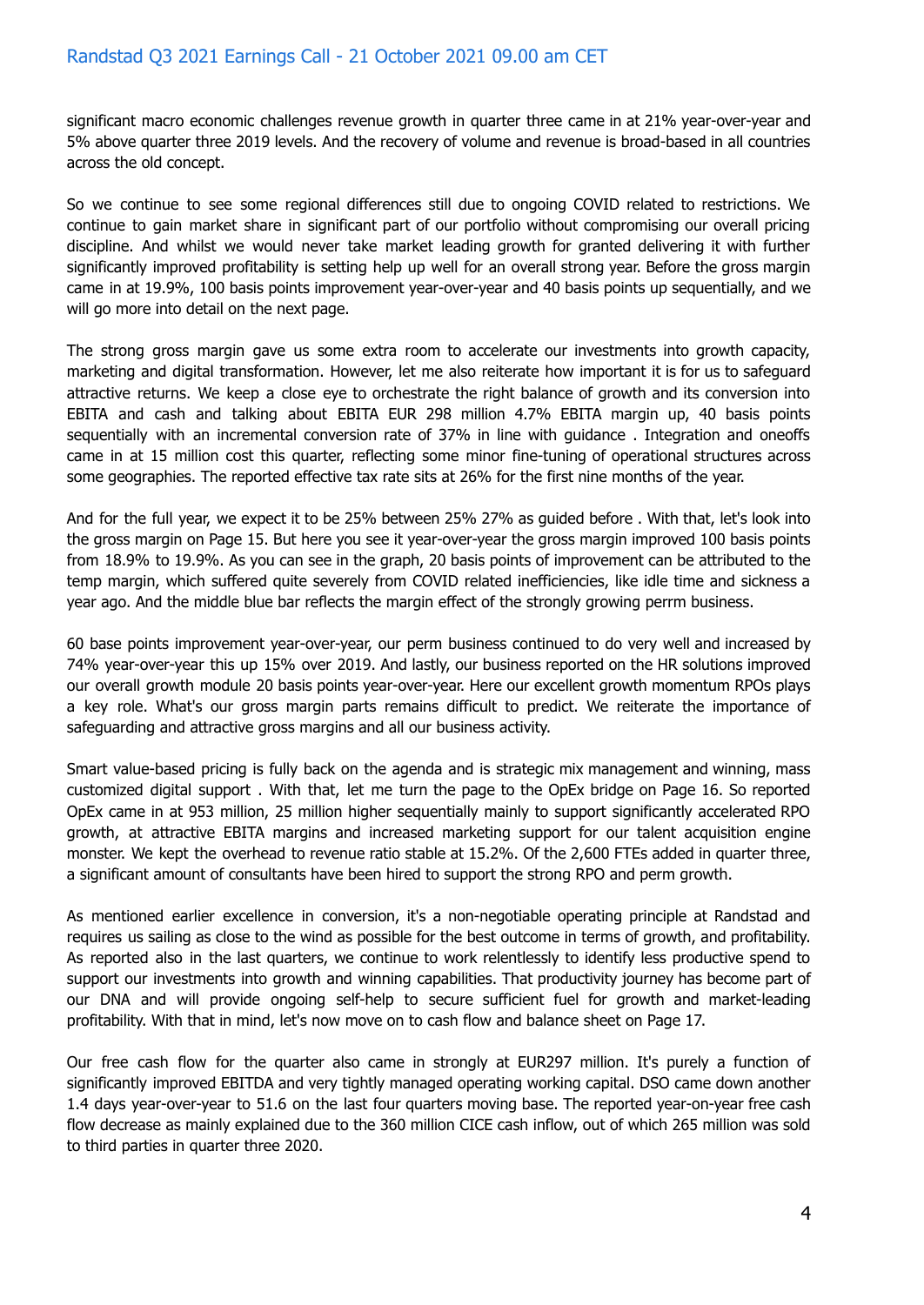Our balance sheet remains to be very strong showing a EUR346 million net cash position, the leverage ratio of -0.3 excluding IFRS 16. This already includes the payment for the Cella acquisition and as scheduled and announced at the beginning of this month, we paid the special dividend of EUR1.62 per share, totaling about EUR300 million. This is not reflected in the quarter three net cash position but of course, it will affect our net cash position in the fourth quarter. That brings me to my last chart already, the conclusion outlook on Slide 18.

As explained, the volume recovery sustained throughout third quarter and is broad-based across our portfolio. At same time, visibility remains limited with ongoing macro economic uncertainty. Quarter 3, 2021 organic revenue per working day, increased by 21% year-over-year and 5% compared to quarter three 2019. September organic sales growth was up 6% versus 2019. The development of volumes in early October indicates continued positive momentum. Steering the business in the longer term towards an ICR 40% to 50% has served us well in the past, and continues to be a relevant steering principle into the future. Hence, overall we are also aiming for an incremental conversion ratio of 40% to 50% for this full year. Quarter four 2021 gross margin and operating expenses are both expected to be broadly in line sequentially.

And lastly, I would like to mention that there will be a positive 0.2 work in their impact in quarter four 2021. And that concludes my remarks. Back to the operator.

## Q&A

Q - Hans Pluijgers: Yeah. I know. It's also difficult for some people but no problem, you know who I am. So that's the yeah my point . Just few questions from my side. First of all, all price and volume Do you see, let's say any change in there in the mix? And then especially looking to compare to 2019 you indicate that's 5% for the quarter compared to 2019 and 6% at the end of the quarter and Q2 for 3%. But do you see, let's say, any change in its price becoming a bigger part of that development or do you see any material change there? Secondly, on the gross margin, 20 basis points improvement compared to to last year, but let's say, if you compared to peers because you gaining clearly market share? On where do you think you are winning really in the temp business, your, let's say the contracts. Is it on execution or also do you see that you leave are a bit more aggressive on pricing. Could you give me some feeling where do you believe you are winning it on compared to peers especially in the temp business and lastly, more detailed question on a Dutch margin 7.5%, you said as exceptional get maybe some feeling what you see as the normalized margin there

A - Jacques van den Broek: So there's no material change towards 2019 in pricing and volume. So it's very much volume. So we just have more people at work. So of course is slightly different mix to 2019 little bit more SME but what would for example now see is we getting to inhouse was growing fastest. Now, we see staffing growing faster than inhouse, so which I feel is logical. I've been with this company for 34 years on the Board for 18, we've never competed on price. So I still am called by clients who say, I've got some bad news. You're the most you're the most expensive, one of all the bidders and that's still the case. I know that some companies who are growing less say that they are walking away from contracts, I'm not seeing it. We hired a lot of people. We were quick on the draw, we recognized market trends, we also bring our people to where the market is, and we train them in our newways program on selling remote with digital marketing support. Already in September, last year we were in contact with all of our database to see when they would be hiring. So yeah, we're just with more people quicker and better. And then on the Dutch margin yeah, what is normalized, but it's not 7.5%, but so yeah anywhere around six, depending a bit on the mix.

Q - Rory Mckenzie: Good morning, all. Its Rory here. Just two from me, please. Firstly, can you just talk about the exit rate across the regions within the quarter, the momentum slowed a little bit in France and the Netherlands compared to Q2 versus 2019. So can you just talk about the I guess exit rates there and what was behind that slowing specifically? And then secondly on this strong perm growth that you've seen. Is that just a catch up from a year before of little permanent hiring? Or is that at all some kind of substitution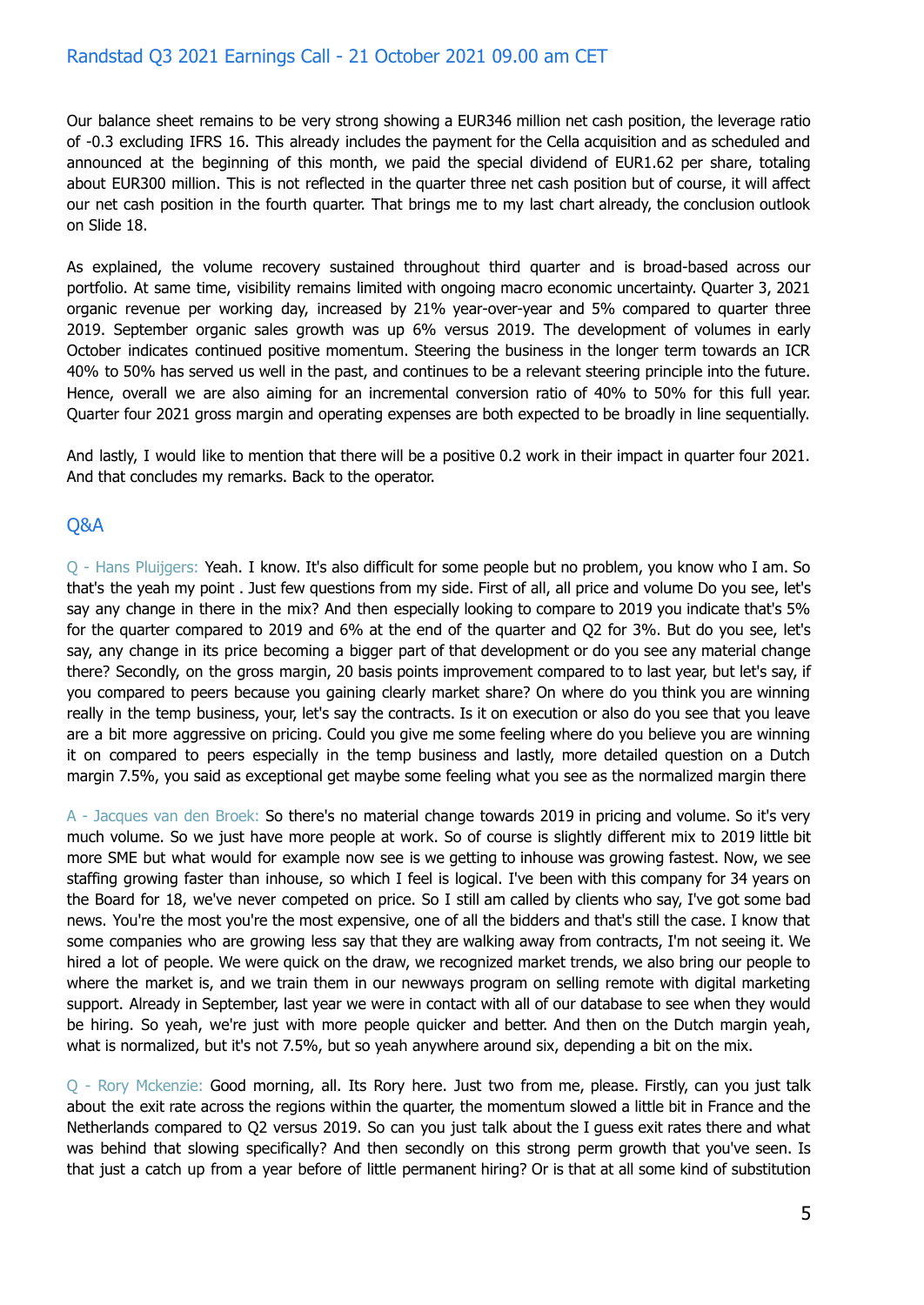from temp in some areas or other types of hiring? As Ja,c you talked about the changing availability of workers and how clients need to adapt to that? Just wondering after a decade of falling worker power with things like the gig economy whether that this is kind of may be dropping a reversal in some of those trends? Thank you.

A - Jacques van den Broek: Yeah. Exit rate for country we're not doing that. Of course, we see a strengthening trend and that actually goes for all countries. So we don't see any weakening or some countries picking up more than others. So very much a broad-based again as our growth is in general. I don't think, the perm is a catch-up, Rory, what you will see if scarcity persists that clients will be prone to higher sooner. So for us the negative effect is then that it takes more work to keep volume grows up. But yeah that's pricing power, so it reflects in the margin. So yeah and then it's going to be more of a candidate market, I also think you mentioned the gig economy, it will support further the fact that you cannot have a business model that hinges on hiring people with a salary system, which means that you're not insured, you don't do anything long-term. Hence more towards, the Emporia ship and of course, that's where we come in. But again, this is a theme at a Capital Markets Day, so bear with us on that one. We do think that this will of course drive penetration rates for them up further. But again, more detail on that in a few weeks.

Q - Rory Mckenzie: And you mentioned that you are adding more capacity to areas like perm growth, what types of sectors or specific roles, are you targeting of the entire moment work out. What's going to be a long-term growing trend and just kind of that the short-term adjustment of the labor market. So can talk more about where you put in more capacity in these in these high growth areas, today.

A - Jacques van den Broek: Yeah, we leave that very much to the countries and it's a slightly different set up per country. So what we did is we gave them room to invest and we asked them, ideally it's in higher margin segments and perm of course is higher margin segment, and but for example the RPO business that which is a business in itself that takes care of large clients and outsources, the whole process or parts of the whole recruitment process that is firing from all cylinders not necessarily to watch one sector so to say.

Our French business, Dutch business, Italian business, very broad-based, certainly in the staffing profiles we have a hybrid model as we call it. So we the staffing consultant also sells perm. So it's a similar discussion, It is just alo asking the clients, what they would like. So, very broad-based not specific but benefiting from the fact that we put in more perm consultants early.

Q - Marc Zwartsenburg: Thank you. Good morning, everybody.

Two from my side. First may be drilling in a bit on the balance of your topline vs your OpEx growth, because all opex is up 22%. Is that still a reflection of still putting some extra investments in there. And at the same time also having units steering model at work, getting your strong top line.

How do you see that moving forward? Are the people that are in now fully productive already, or should we still see a sort of of extra acceleration from the investments becoming more productive, in the next two quarters that your top line continues and the strong momentum like you guide for. But at the same time that your opex is coming down a bit in terms of year-over-year growth, How should we see that balance going Foward. That's my first question.

A - Henry Schirmer: Yeah, Mark. Let me take that. Good morning. Thanks for your question. We definitely have strong steering principles. You seen that we our last for quarter moving on 51% and we guided 40 to 50% for the rest of the year. But yeah, it's a tight balance, we get weekly data through and we are steering in such a way that we are fully supporting organic growth, but also supporting the long-term investment required for having really, really good quarters in many years to come but we are very, very close to that. What I said to my remarks, the long-term 40 to 50% ICR is the golden principle and we keep at it.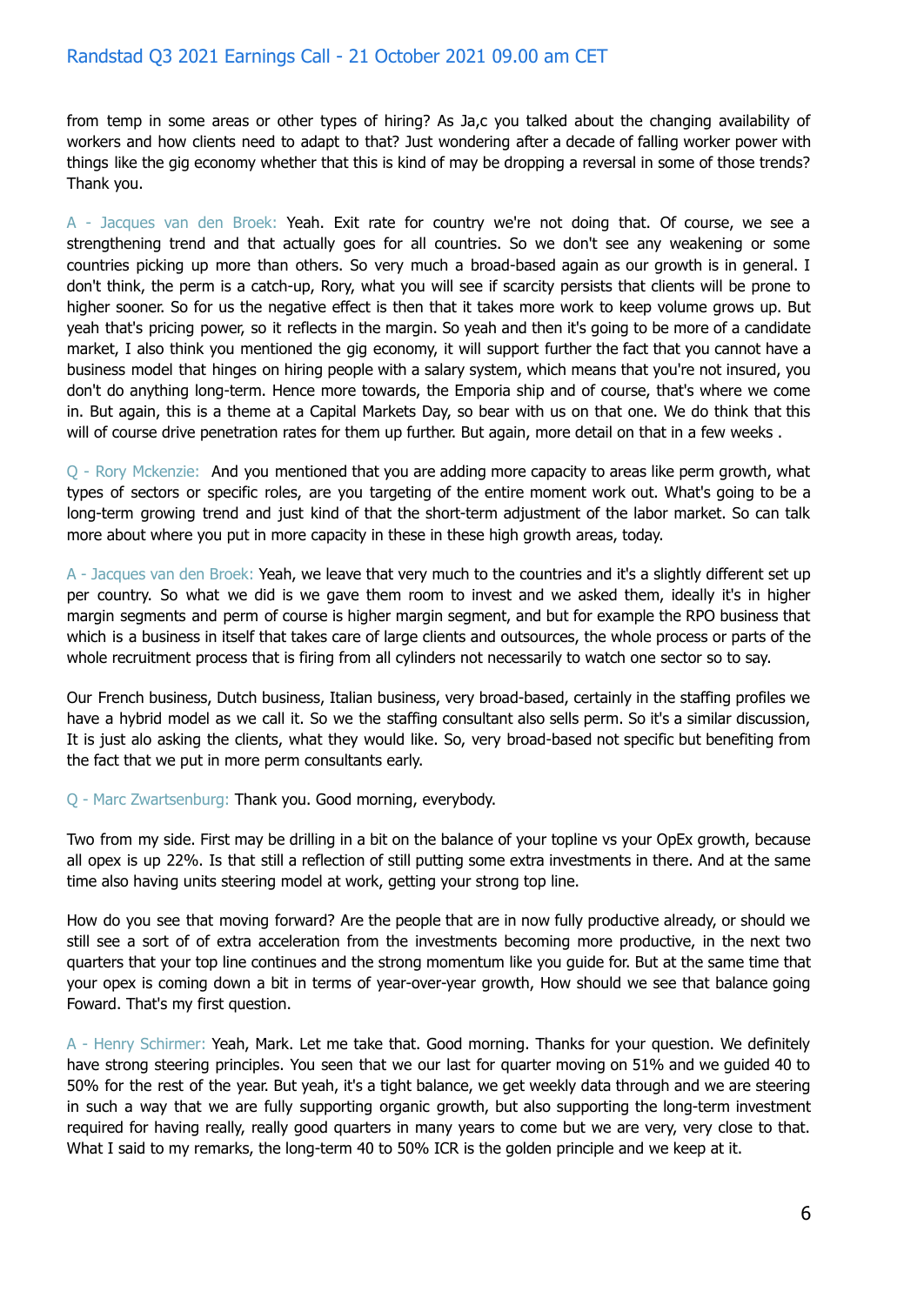Q - Marc Zwartsenburg: And then maybe to touch base and also on the ICR because that was my next question. You are guiding for the full year, which is quite a broad range, if you translate that back to Q4. What is the reason for not giving a more detailed guide and say 30% to 40% for O4, for example.

A - Jacques van den Broek: Well, we still need to make decisions. So we talked about our RPO business. And if clients give us more demand for Q4, we're going to put in more people and we don't know that. So again, the visibility remains at this four to six weeks. The supply chain issue in automotive if a client all of a sudden. And I mentioned, Belgium Belgian company, all of a sudden having wanting 4 5 hundred people more then we put in people. So, yeah e-commerce on the one hand there you have rumors that the stuff wont be on the shelf for the Christmas season that will affect the planning of our e-commerce clients. So sometimes this goes up and down with a few 100 people, so that's what we need to navigate. I think we're pretty transparent, given the size of our company, and I don't even know what the ICR will be for Q4 because I don't know how many people we need to put in. Maybe we can, we can do it with the current set of people. I don't think so. So that's why we said broadly in line. We will not miss any chances that we see in the market, which give us long-term reasons.

Q - Konrad Zomer: Good morning, all. First of all, Jac, you've worked at the company for more than half your life and I have a lot of respect for what you've done. You don't need my compliments but I just wanted to say very well done from my end. Just one question. We hear about staff shortages and the lack of enough skilled labor in many markets. Could you maybe rank the top three countries where you start to feel the impact from tightening labor markets. And can you also maybe rank the top three industries where you feel the tightening labor markets the most?

A - Jacques van den Broek: Yeah. Well that's a tough question.

Because for example in the US., there was also short term tightening because of yeah, sounds a bit funny because it's at the end of the day not a lot of money but the COVID support. So the COVID support at the blue-collar part of the market was too close to the actual wages when you work. So we also see that in Europe sometimes then in the perception of people it doesn't pay to work. That is addressed now in US. So most states have turned that back so the the federal part is out, what remains is the state part.

So that means that roughly you go from \$13 an hour to \$10 an hour in support. And we do see although slowly by the way, because people take that time for whatever reason we do see people getting back to the workplace. So how structural is that shortage, we don't know. There's also this of course a bit like many companies at the same time are seeing the demand and they want to fill that.

But on the other hand we have supply chain issues that still dampen demand So it's very tough for me. What is the case. What is the case in Europe is but that's more of a philosophical things really true, the increasing mismatch. And the fact that in a country like the Netherlands, the still 1 million people that want to work or want to work more but they can't find the access to work so to say, that's what we need to work on and the public employment services doesn't work. Same in France, same in Belgium, same in Germany. That's something Italy and Spain even worse by the way, that's something we need to address. We need to untap these resources otherwise we might have scarcity which is not necessary and at the same time people are unemployed. So very much on our plate. I'm spending a lot of my time talking to governments on how to address it, but also companies to change their demands. Sometimes we see demands which are in current labor markets not relevant and not achievable anymore. So companies need to have a talent strategy and change that. So a lot of moving panels and I cannot just simply say, this is a country where it's most relevant so to say.

Q - Dominic Edridge: Thanks so much for taking the questions. just a couple for myself. This probably leading on some the questions beforehand. In terms of the labor shortages that you're seeing versus sort of obviously, healthy demand for those services. And where do you think you are in terms of the sort of it's also think of it in terms of a dial, always sort of in the red zone anyway at particular in the US where it

becomes a net negative for you, in terms of trying to fill vacancies. And maybe could you sort of say, where we are in other -- jurisdictions, particular in Europe on that balance. Secondly, on the restructuring